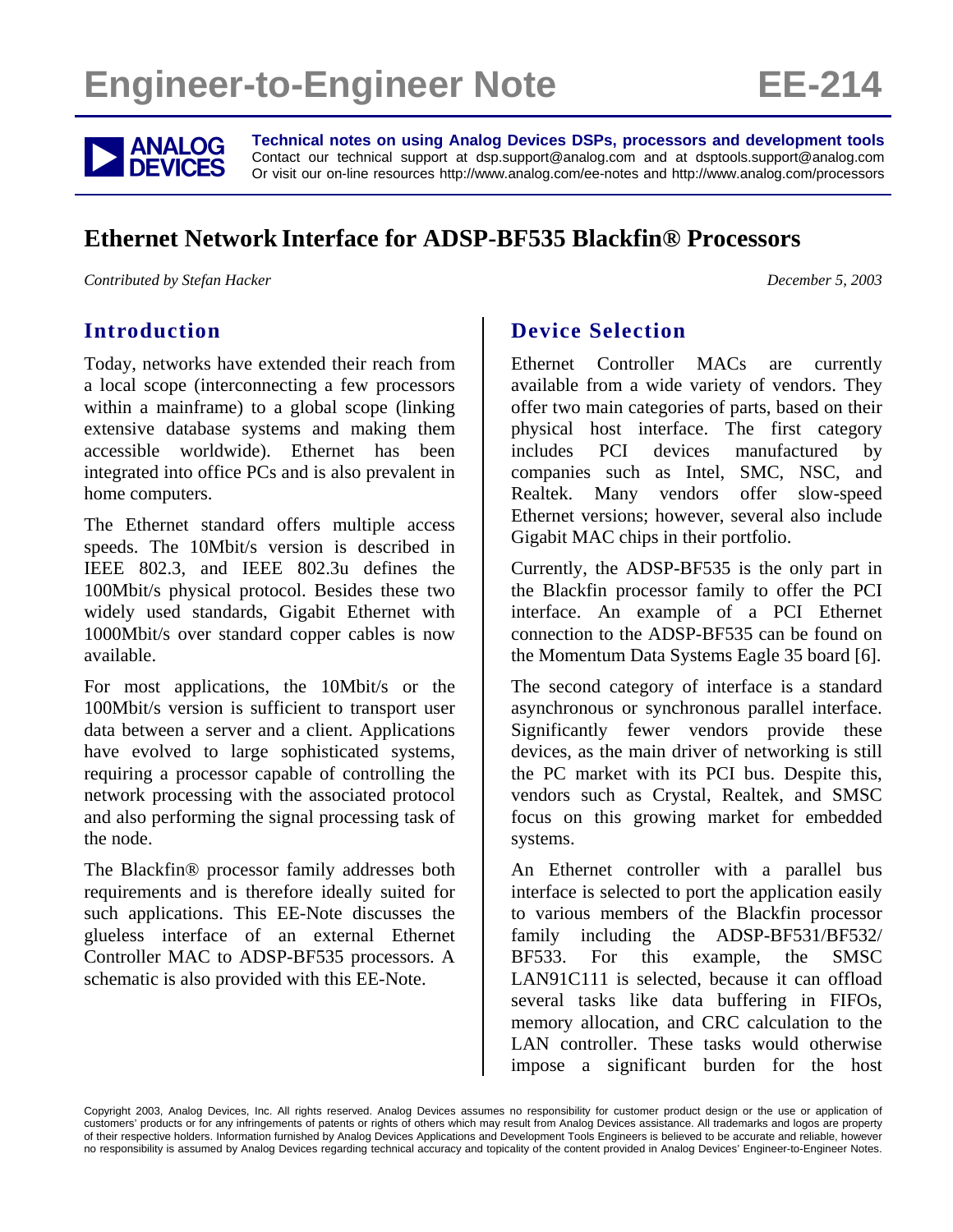

processor. The SMSC LAN91C111 has a 3.3Vcompatible 16- or 32-bit-wide host interface, which can be operated asynchronously or synchronously. This ensures that it can be attached to all members of the Blackfin processor family.

## **Electrical Interface**

In this schematic example for the ADSP-BF535, the parallel interface uses the 32-bit data path of the processor to obtain the highest bandwidth between the host and the LAN controller for best performance. Additionally, the asynchronous interface is selected, as it gives a more relaxed timing than the synchronous operation, which targets embedded PC systems with a VESA local bus running at 40MHz or slower.

With the data sheet of the SMSC LAN91C111 [3] and help from SMSC AN9.6 application note [4] (see [www.smsc.com](http://www.smsc.com/) for updates), the pins for the asynchronous address and data bus are quickly identified. The data bus can be wired directly (e.g., connect D0 of the ADSP-BF535 to D0 of the SMSC LAN91C111, etc.). Attention must be paid to the address translation of the ADSP-BF535 on the external interface: if the 32 bit data bus is used, A2 will be the lowest address bit driven externally. The individual byte is then activated through dedicated byte enable lines (/ABEx). The LAN 91C111 is also a 32-bit addressing device and therefore its lowest address line used is A2. Only in the 16-bit interface, /ABE3 of the ADSP-BF535 must be wired to A1 of the LAN controller. Otherwise, this pin can be left floating.

For the control side of the interface, only a few lines need to be interconnected between the ADSP-BF535 and the LAN 91C111. Here it is important to distinguish between the signals of the synchronous interface and those of the asynchronous interface. Again, with help of SMSC's AN9.6 application note, only few strobes remain. With the ADSP-BF535 continuously driving the address lines during the access, /ADS can be pulled low and /AEN will connect to the memory strobe of the Blackfin processor. The last important item is the active high RESET signal of the SMSC LAN91C111. The design must either provide a reset generator with an active high and low output for the ADSP-BF535 or an inverter is needed between the power-on reset signal driven into ADSP-BF535 and the one for the SMSC.

## **Physical Ethernet Interface**

Besides the host interface, the SMSC LAN91C111 also requires an electrical interface to the Ethernet media. The 100Mbit/s of IEE802.3u are only defined for twisted pair wiring, so only a RJ45 jack for the network cable has to be installed on the board.

For the physical interface, you can decide between the integrated PHY of the SMSC LAN91C111 or an external one. To reduce the overall device count, only the internal PHY is used, especially as it matches the 100Mbit/s in IEEE 802.3u specifications. In addition to the PHY, impulse transformers, (sometimes called magnetics), are required to realize the electrical interface between the 3.3V device and the Ethernet media.

The SMSC LAN91C111 allows a wide variety of mangnetics for the line interface. Devices with turn ratios of 1:1 for TX and RX are available from many vendors. To reduce the device count, we selected the RJ-45 Fastjack HF-J11-2450E with integrated magnetics, manufactured by HALO electronics [5].

## **Schematics**

The interface requires only few additional passive devices to provide compatibility for 16 or 32-bit host processors, which is given as population option 1. All interface connections between the SMSC LAN91C111 and the ADSP-BF535 can be seen in Figure 1.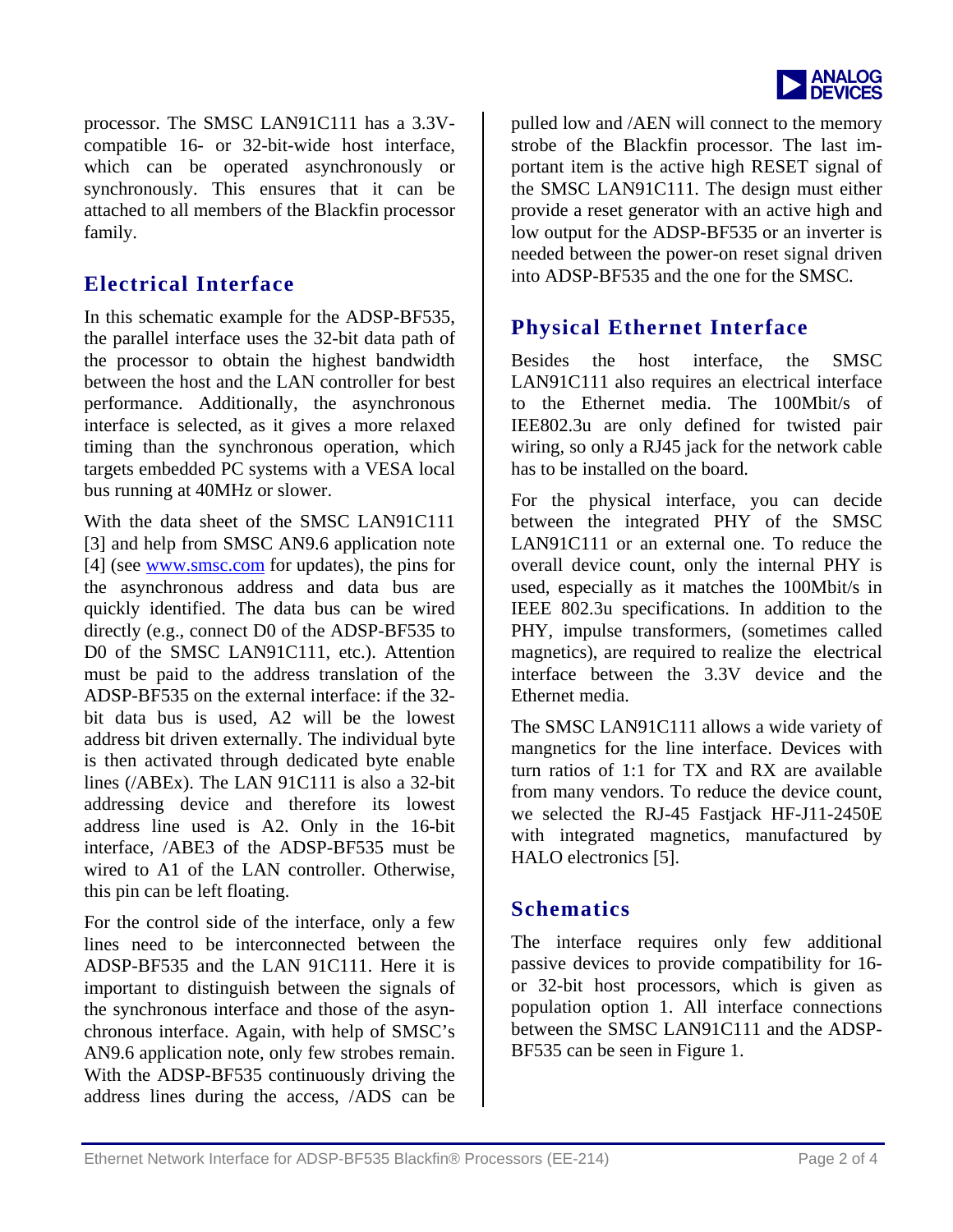



*Figure 1: Interface ADSP-BF535 to SMSC LAN91C111*